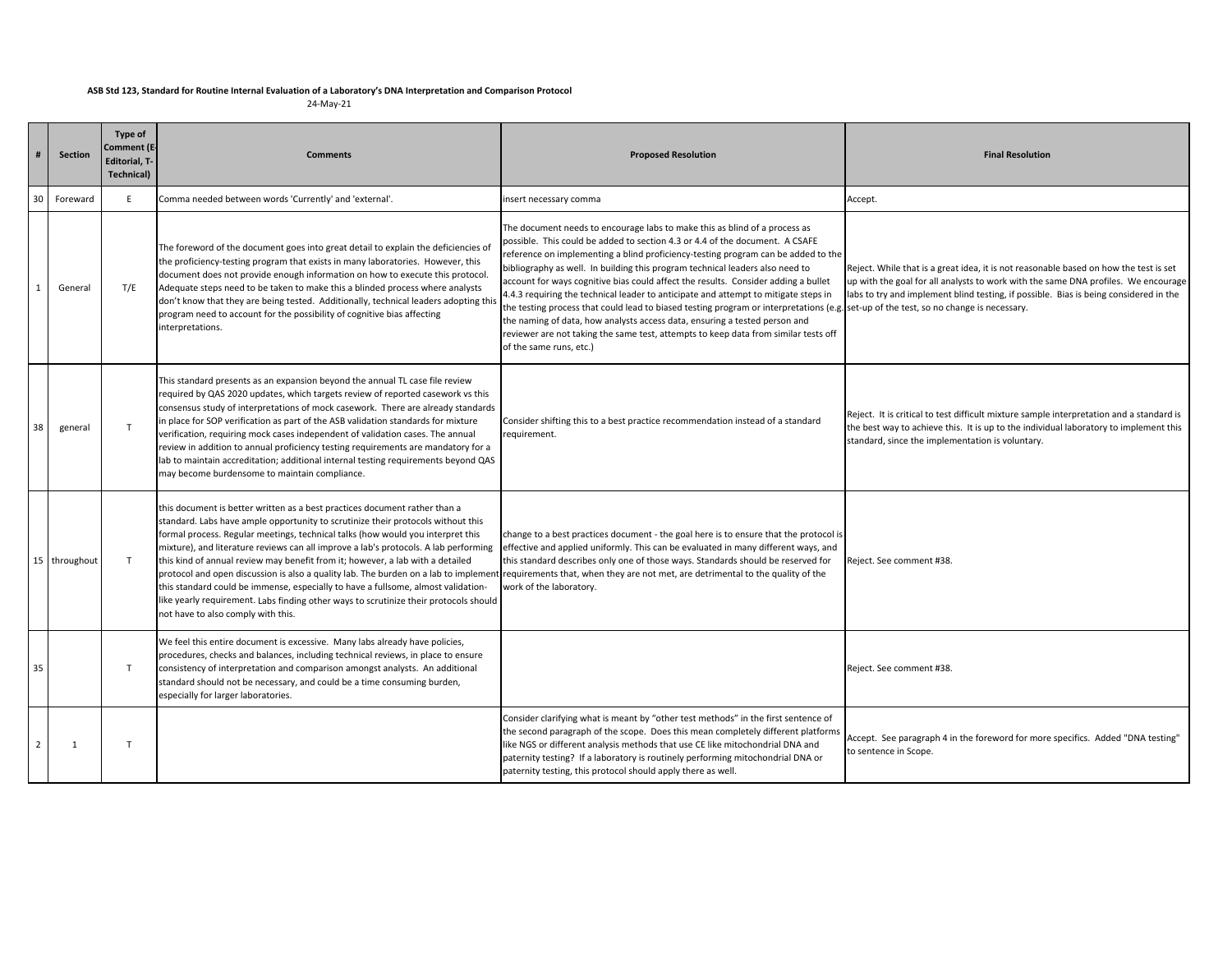|                | Section        | Type of<br>Comment (E-<br><b>Editorial, T-</b><br><b>Technical)</b> | <b>Comments</b>                                                                                                                                                                                                                                                                                                                                                                                                                                                                                                                                                                                                                                     | <b>Proposed Resolution</b>                                                                                                                                                                                                                                                                                                                                                                                                                                                                                                                                                                                                                                                                                                       | <b>Final Resolution</b>                                                                                                                                                                                                                                                                 |
|----------------|----------------|---------------------------------------------------------------------|-----------------------------------------------------------------------------------------------------------------------------------------------------------------------------------------------------------------------------------------------------------------------------------------------------------------------------------------------------------------------------------------------------------------------------------------------------------------------------------------------------------------------------------------------------------------------------------------------------------------------------------------------------|----------------------------------------------------------------------------------------------------------------------------------------------------------------------------------------------------------------------------------------------------------------------------------------------------------------------------------------------------------------------------------------------------------------------------------------------------------------------------------------------------------------------------------------------------------------------------------------------------------------------------------------------------------------------------------------------------------------------------------|-----------------------------------------------------------------------------------------------------------------------------------------------------------------------------------------------------------------------------------------------------------------------------------------|
| 10             | 1              | E                                                                   | Laboratories are already required to review protocols, train their analysts and<br>evaluate the efficiency of a protocol prior to issuance. This could result in a<br>significant burden to a laboratory to duplicate efforts that are already being<br>performed in other ways. I do agree that this type of practice could be extremely<br>beneficial when training new analysts and could be implemented in that manor.<br>New analysts are already required to complete interpretation tests at the<br>conclusion of their training and this requirement could be incorporated to verify<br>their knowledge and ability to follow the protocol. | Make this a best practices or recommended document.                                                                                                                                                                                                                                                                                                                                                                                                                                                                                                                                                                                                                                                                              | Reject. The goal is to monitor the continued and periodic assessment of case<br>working analysts once interpretation training is completed. This is not intended to<br>be a part of the training program.                                                                               |
| $\overline{3}$ | $\overline{2}$ | E                                                                   |                                                                                                                                                                                                                                                                                                                                                                                                                                                                                                                                                                                                                                                     | In order to evaluate an interpretation and comparison protocol, having a<br>preexisting protocol in place seems mandatory. At minimum ASB 40 should be<br>considered as a normative reference for this document. There's an argument that<br>can be made for the FBI QAS and the ISO 17025 being listed as normative, but we<br>don't see how there are no normative references for this document.                                                                                                                                                                                                                                                                                                                               | Reject. All that is required is for the laboratory to have a protocol for interpretation<br>and comparison of data. This is a stand alone standard that does not require a<br>laboratory to comply with any other standards to implement this standard.                                 |
| 28             | 3.1            | T                                                                   | For the sake of clarity, it would be good to specify that the administrator cannot be<br>the technical leader when the technical leader is participating in the internal<br>evaluation.                                                                                                                                                                                                                                                                                                                                                                                                                                                             | Add the sentence, "When the technical leader is participating in the internal<br>evaluation, another person must take on the Administrator role." to the end of the<br>definition.                                                                                                                                                                                                                                                                                                                                                                                                                                                                                                                                               | Accept with modification. The following text added to section 4.1.2: "When the<br>technical leader is participating in the internal evaluation, another person shall take<br>on the administrator role."                                                                                |
| 36             | 3.1            | T                                                                   | administrator defined as individual who oversees the evaluation, usually but not<br>restricted to the TL. For purposes of QAS compliance, the TL should oversee the<br>evaluation, and designate the administrator to conduct the evaluation (similar in<br>nature to TL oversees quality program, training program, but designates quality<br>manager/training management).                                                                                                                                                                                                                                                                        | include in definitition that administrator will be designated by Technical Leader                                                                                                                                                                                                                                                                                                                                                                                                                                                                                                                                                                                                                                                | Reject. Outside the scope of this document and addressed by individual laboratory<br>policy.                                                                                                                                                                                            |
| $\overline{4}$ | 3.2            | T/E                                                                 | The term data set is not defined in this document and only appears in this<br>definition. A more definitive explanation of what is meant is needed. Is a data set<br>unknown sample data from samples paired with references sample data or is<br>unknown sample data a separate set from reference sample data? Lastly, is this<br>annual test meant to have enough data sets that cover the range of casework<br>samples per evaluation or does this mean that the sample variation changes over<br>the life time of the program to capture the range of samples encountered in<br>casework?                                                      | Data set should be defined in the document. An example of how this is versioned to<br>be executed needs to be provided in the body of the document. Clarify if a data set<br>for each evaluation covers the range of samples or if the overall program needs to<br>cover the range of samples over time. An alternative word for data set, profiles,<br>should be used in this definition since comparison is used in other documents and<br>not in the contexts of data sets. Consider this change "the process of analyzing to<br>or more DNA profiles to assess the degrees of concordance." Or "the process of<br>analyzing two or more DNA testing results to assess whether a source or a<br>contributor can be assigned." | Reject. This is the same definition used in ANSI/ASB Standard 040; it was kept the<br>same for consistently. In addition, this standard applies to any type of DNA data,<br>not just DNA profiles.                                                                                      |
| 32             | 3.2            | E.                                                                  | What is a "DNA data set?"                                                                                                                                                                                                                                                                                                                                                                                                                                                                                                                                                                                                                           | replace with "electropherograms or other instrument output"                                                                                                                                                                                                                                                                                                                                                                                                                                                                                                                                                                                                                                                                      | Reject. This is dependent on the DNA methodology used and data being evaluated.<br>See response to comment 4.                                                                                                                                                                           |
| 11             | 4.1            | E                                                                   | Reconsider the requirement for half of analysts complete this assessment due to<br>some laboratories that have an odd number of analysts. If putting forth a<br>requirement that a minimum of half of your analysts need to do this every year<br>then with an odd number you would have one person repeating yearly and<br>therefore would not be able to use the same samples. This creates an undue<br>burden on laboratories to create and administer these tests.                                                                                                                                                                              | Approximately half of qualified analysts                                                                                                                                                                                                                                                                                                                                                                                                                                                                                                                                                                                                                                                                                         | Accept. See note added under requirement 4.1.                                                                                                                                                                                                                                           |
| 12             | 4.1            | E.                                                                  | How many "samples" would be required to complete this standard? 5, 10, 20?                                                                                                                                                                                                                                                                                                                                                                                                                                                                                                                                                                          | Define minimal required number.                                                                                                                                                                                                                                                                                                                                                                                                                                                                                                                                                                                                                                                                                                  | Reject. Requirement 4.2f has specific requirements for each individual lab to have<br>flexibility depending on the complexity of mixtures that they typically encounter in<br>casework. Similar language is used in validation standards to not include a<br>minimum number of samples. |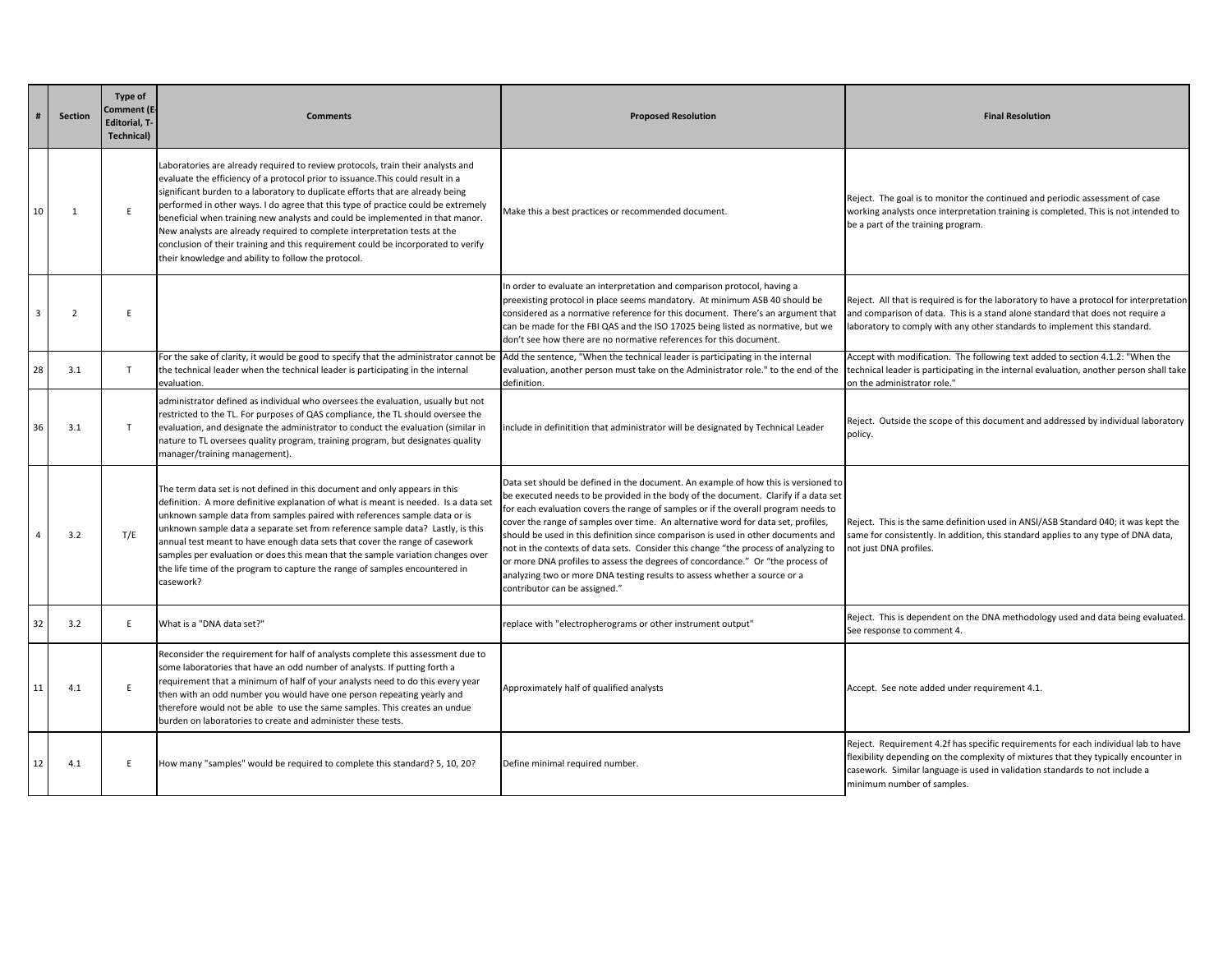|    | Section                         | Type of<br>Comment (E-<br><b>Editorial, T-</b><br><b>Technical)</b> | <b>Comments</b>                                                                                                                                                                                                                                                                                                                                                                                                                                                                                                              | <b>Proposed Resolution</b>                                                                                                                                                                                                                                                          | <b>Final Resolution</b>                                                                                                                                                                                                               |
|----|---------------------------------|---------------------------------------------------------------------|------------------------------------------------------------------------------------------------------------------------------------------------------------------------------------------------------------------------------------------------------------------------------------------------------------------------------------------------------------------------------------------------------------------------------------------------------------------------------------------------------------------------------|-------------------------------------------------------------------------------------------------------------------------------------------------------------------------------------------------------------------------------------------------------------------------------------|---------------------------------------------------------------------------------------------------------------------------------------------------------------------------------------------------------------------------------------|
| 13 | 4.1                             | F                                                                   | If the technical leader is proficiency tested then they would be required to<br>complete this assessement and therefore could not be an administrator. If the TL is<br>proficiency tested, would they alternate yearly with an administrator? If the<br>administrator is also a proficiency tested analyst and the "half of all analysts"<br>remains a requirement then this goes back to laboratories with an odd number of<br>analysts or smaller laboratories that would not be able to reuse samples year after<br>year. | Define that if the TL is required to complete this requirement then an alternate<br>administrator will evaluate the results.<br>Approximately half of qualified analysts complete yearly or a randomized selection<br>of analysts.                                                  | Accept. See added Note under 4.1 and second paragraph under 4.1.2.                                                                                                                                                                    |
| 16 | 4.1                             | T                                                                   | if a technical leader is not PT'd, then they are exempt. If the TL is PT'd, they cannot<br>both administer this evaluation and participate in it. Perhaps if the TL is the<br>administrator, they can also be exempt from this requirement. Technical reviewers<br>may not do independent interpretation, so may not need to be part of this<br>evaluation either.                                                                                                                                                           | remove the list: "including analysts, technical reviewers, and the technical leader"                                                                                                                                                                                                | Reject. See second paragraph added under 4.1.2.                                                                                                                                                                                       |
| 17 | 4.1                             | T                                                                   | define annually                                                                                                                                                                                                                                                                                                                                                                                                                                                                                                              | change first sentence: "shall administer this internal evaluation program once per<br>calendar year."                                                                                                                                                                               | Reject. It is dependent on the laboratory's definition of annually.                                                                                                                                                                   |
| 18 | 4.1                             | $\mathsf{T}$                                                        | define half: this is a balancing issue. The goal is to have everyone do it every other<br>year, but people will leave and people will get trained. In a lab with 7 analysts, 3 wil<br>have it one year, and 4 the next. This is reasonable and allows a lab to use the same<br>data set for two years before having to make a new data set.                                                                                                                                                                                  | Change "A minumum of half" to "Approximately half"                                                                                                                                                                                                                                  | Accept with Modification. See added Note under 4.1                                                                                                                                                                                    |
| 25 | 4.1                             | T                                                                   | Can labs assign the analysts who completes the evaluation annually? And does that<br>potentially skew the results?                                                                                                                                                                                                                                                                                                                                                                                                           |                                                                                                                                                                                                                                                                                     | Accept with Modification. See Note for Requirements 4.1 and second paragraph<br>added under 4.2.1.                                                                                                                                    |
| 33 | 4.1                             | E                                                                   | In "The laboratory shall administer this internal evaluation program annually.",<br>what is "this" referring to?                                                                                                                                                                                                                                                                                                                                                                                                             | The laboratory shall annually administer an internal evaluation of its DNA<br>interpretation and comparison protocol                                                                                                                                                                | Reject. Style change only.                                                                                                                                                                                                            |
| 37 | 4.1                             | T                                                                   | all staff must participate in the annual evaluation program every 2 years; half of the<br>individuals qualified must participate every year, in addition to annual PTs. For large<br>highthroughput labs, fluctuations in staffing numbers and qualifications in<br>numerous amp kits may make this requirement difficult to satisfy. For example, a<br>lab that uses multiple technologies (YSTRS, STRs, mtDNA) and multiple kits in each<br>technology (4 kits in STRs, 2 kits in YSTRs).                                  | allow flexibility to the laboratory to select representative participation to the extent<br>individuals are routinely involved in casework across the extent of lab capabilities vs Accept with modification. See new Requirements 4.1.1 and 4.1.2<br>every user in every capacity. |                                                                                                                                                                                                                                       |
| 19 | 4.1 NOTE                        | E.                                                                  | this note doesn't seem to belong here                                                                                                                                                                                                                                                                                                                                                                                                                                                                                        | move to 4.2.e as a second note, or incorporate it into the note already there                                                                                                                                                                                                       | Reject. This is a note to suggest that single source samples that exhibit stochastic<br>effects can be evaluated and analysts who only analyze single source samples can<br>participate.                                              |
| 34 | 4.2                             | E.                                                                  | Somewhat confusing phrasing by starting subsections with "shall be" or "may be"                                                                                                                                                                                                                                                                                                                                                                                                                                              | For clarity, each subsection should start with "The electronic data "                                                                                                                                                                                                               | Accept with modification. "Shall be" and May be" were removed.                                                                                                                                                                        |
| 5  | $4.2a$ (now<br>4.2 <sub>b</sub> | T                                                                   |                                                                                                                                                                                                                                                                                                                                                                                                                                                                                                                              | Consider adding a note stating that data generated internally can be mixed with<br>external data to create a data set.                                                                                                                                                              | Accept with modification. Added and/or.                                                                                                                                                                                               |
| 26 | 4.2b (now<br>4.2c)              | $\mathsf{T}$                                                        | If validation data is used, and coded, can the original analyst who participated in the<br>validation not participate in this evaluation?                                                                                                                                                                                                                                                                                                                                                                                    |                                                                                                                                                                                                                                                                                     | Reject. The goal of this standard is to have independent evaluation of the data<br>without the analyst having prior knowledge of the expected results.                                                                                |
| 14 | 4.2 $ b, c$<br>(now 4.2<br>c,d) | E.                                                                  | If making this a requirement, this could create an undue burden on laboratories<br>that don't have validation support and/or complete their own validations while<br>performing casework.                                                                                                                                                                                                                                                                                                                                    | Make this a best practices or recommended document.                                                                                                                                                                                                                                 | Reject. It is critical to test difficult mixture sample interpretation and a standard is<br>the best way to achieve this. It is up to the individual laboratory to implement this<br>standard, since the implementation is voluntary. |
| 29 | 4.2c (now<br>4.2d)              | $\mathsf{T}$                                                        | This standard should encourage the use of data that can be released without<br>privacy concerns whenever possible.                                                                                                                                                                                                                                                                                                                                                                                                           | Add a sentence to 4.2c as suggested.                                                                                                                                                                                                                                                | Reject. Outside the scope of this standard.                                                                                                                                                                                           |